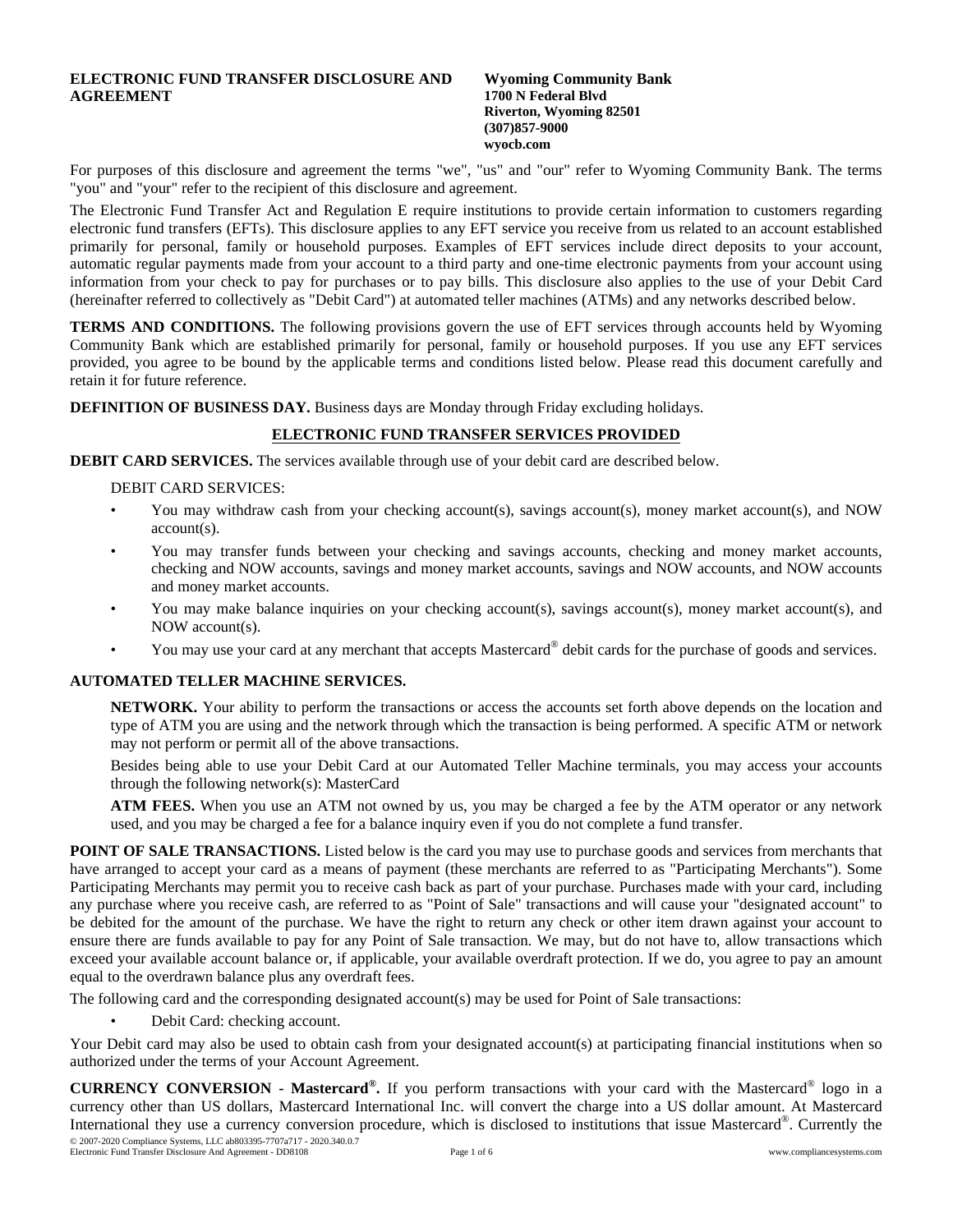currency conversion rate used by Mastercard International to determine the transaction amount in US dollars for such transactions is generally either a government mandated rate or wholesale rate, determined by Mastercard International for the processing cycle in which the transaction is processed, increased by an adjustment factor established from time to time by Mastercard International. The currency conversion rate used by Mastercard International on the processing date may differ from the rate that would have been used on the purchase date or the cardholder statement posting date.

**SERVICES PROVIDED THROUGH USE OF VOICE BANKING.** You may perform the following functions through use of Voice Banking:

- You may initiate transfers of funds between your checking and savings accounts, checking and money market accounts, checking and NOW accounts, savings and money market accounts, savings and NOW accounts, NOW accounts and money market accounts, payments from checking to loan accounts with us, and payments from savings to loan accounts with us.
- You may make balance inquiries on your checking account(s), savings account(s), money market account(s), NOW account(s), and loan accounts with us.

**TELEPHONE BILL PAYMENT SERVICE.** You may make arrangements with us to initiate the direct payment of bills from your checking account(s), money market account(s), and NOW account(s) using our Telephone Bill Payment Service. This service is provided to you through an agreement between you and Wyoming Community Bank. Please contact Wyoming Community Bank for further information.

## **PREAUTHORIZED TRANSFER SERVICES.**

- You may arrange for the preauthorized automatic deposit of funds to your checking account(s), savings account(s), money market account(s), and NOW account(s).
- You may arrange for the preauthorized automatic payments or other transfers from your checking account(s), savings account(s), money market account(s), and NOW account(s).

**SERVICES PROVIDED THROUGH USE OF BANNO ONLINE AND MOBILE BANKING.** Wyoming Community Bank offers its customers use of our BANNO Online and Mobile Banking service.

A. Account Access: You may access all your personal accounts online. You will be required to use secure login information to access your accounts.

B. Transfer of Funds: In addition to viewing your account information, you may use Online Banking and Mobile Banking to conduct the transfer of funds. When using any funds transfer method, transaction limitations may apply. Please call 307-857-9000 for limit information. You may make one-time transfers or schedule future or recurring transfers. You may make payments to a loan account from a checking or savings account with the bank.

**ELECTRONIC CHECK CONVERSION.** You may authorize a merchant or other payee to make a one-time electronic payment from your checking account using information from your check to pay for purchases or to pay bills.

## **LIMITATIONS ON TRANSACTIONS**

#### **TRANSACTION LIMITATIONS - DEBIT CARD.**

**CASH WITHDRAWAL LIMITATIONS.** You may withdraw up to \$506.00 through use of ATMs in any one day. You may make up to 5 withdrawals of cash through use of ATMs in any one day.

There is a daily limit for all ATM withdrawal transactions. For security reasons, specific dollar limits are disclosed at the time the Debit Card is issued. Wyoming Community Bank reserves the right to change dollar amount limits at any time upon prior notification.

**POINT OF SALE LIMITATIONS.** You may buy up to \$2,000.00 worth of goods or services in any one day through use of our Point of Sale service. You can use our Point of Sale service for up to 15 transactions in any one day.

**TOTAL DAILY LIMITS.** In addition to the ATM limit or Point of Sale limits disclosed above, a total daily limit is imposed on these transactions. The maximum amount of cash withdrawals and Point of Sale transactions is limited to \$2,506.00 in any one day.

### **OTHER LIMITATIONS.**

- The terms of your account(s) may limit the number of withdrawals you may make each month. Restrictions disclosed at the time you opened your account(s), or sent to you subsequently will also apply to your electronic withdrawals and electronic payments unless specified otherwise.
- We reserve the right to impose limitations for security purposes at any time.

**LIMITS ON TRANSFERS FROM CERTAIN ACCOUNTS.** Federal regulation may limit the number of checks, telephone transfers, online transfers, and preauthorized electronic transfers to an account you have with us and to third parties (including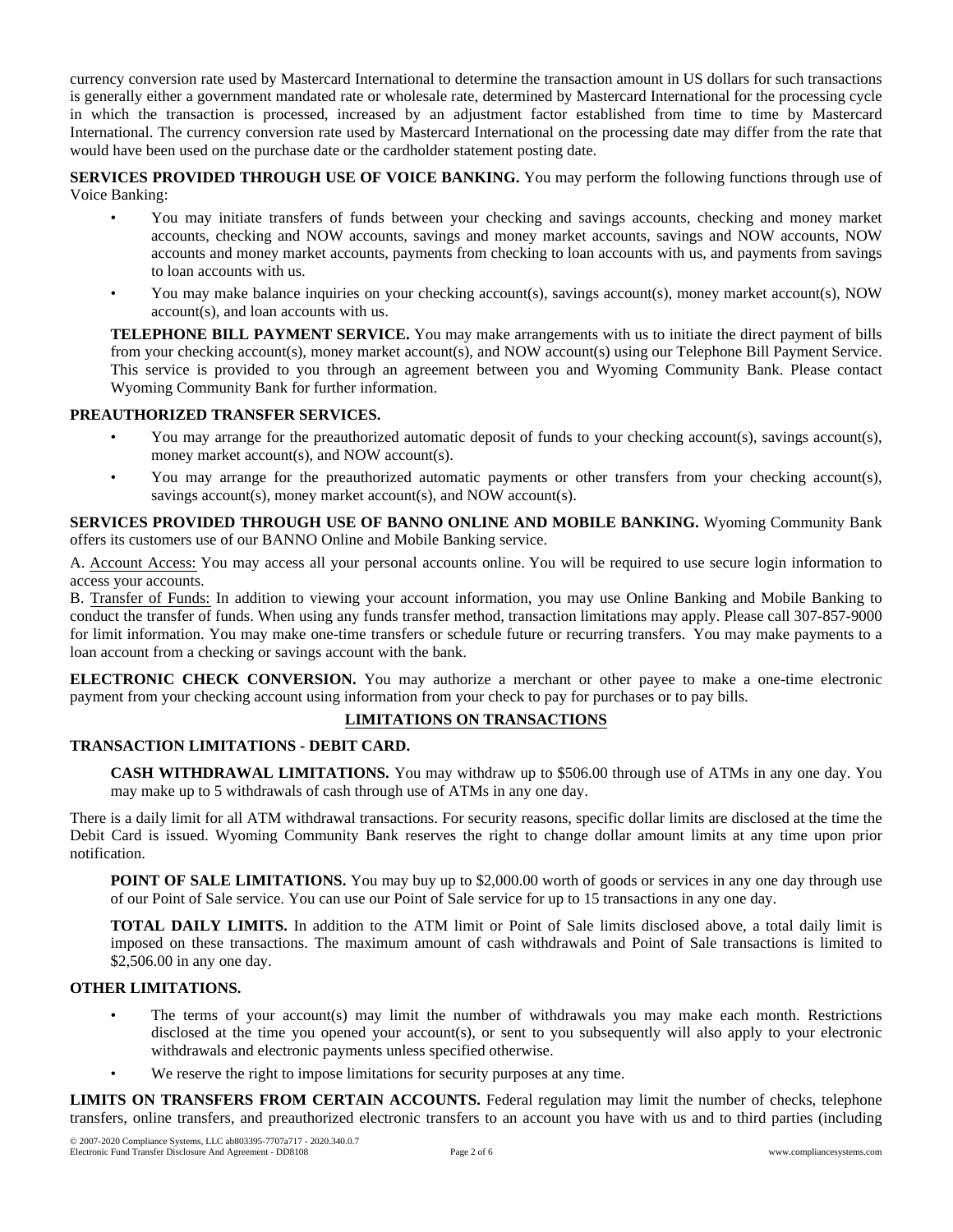Point of Sale transactions) from money market and savings type accounts. You may be limited to six (6) such transactions from each money market and/or savings type account(s) you have each statement period for purposes of making a payment to a third party or by use of a telephone or computer. Please refer to the Account Agreement for more information regarding transaction limitations.

## **NOTICE OF RIGHTS AND RESPONSIBILITIES**

The use of any electronic fund transfer services described in this document creates certain rights and responsibilities regarding these services as described below.

# **RIGHT TO RECEIVE DOCUMENTATION OF YOUR TRANSFERS.**

**TRANSACTION RECEIPTS.** Depending on the location of an ATM, you may not be given the option to receive a receipt if your transaction is \$15.00 or less. Upon completing a transaction of more than \$15.00, you will receive a printed receipt documenting the transaction (unless you choose not to get a paper receipt). These receipts (or the transaction number given in place of the paper receipt) should be retained to verify that a transaction was performed. A receipt will be provided for any transaction of more than \$15.00 made with your Debit Card at a Participating Merchant. If the transaction is \$15.00 or less, the Participating Merchant is not required to provide a receipt.

**PERIODIC STATEMENTS.** If your account is subject to receiving a monthly statement, all EFT transactions will be reported on it. If your account is subject to receiving a statement less frequently than monthly, then you will continue to receive your statement on that cycle, unless there are EFT transactions, in which case you will receive a monthly statement. In any case you will receive your statement at least quarterly.

**PREAUTHORIZED DEPOSITS.** If you have arranged to have direct deposits made to your account at least once every 60 days from the same person or company:

• you can call us at (307)857-9000 to find out whether or not the deposit has been made.

**USING YOUR CARD AND PERSONAL IDENTIFICATION NUMBER ("PIN").** In order to assist us in maintaining the security of your account and the terminals, the Debit Card remains our property and may be revoked or canceled at any time without giving you prior notice. You agree not to use your Debit Card for a transaction that would cause your account balance to go below zero, or to access an account that is no longer available or lacks sufficient funds to complete the transaction, including any available line of credit. We will not be required to complete any such transaction, but if we do, we may, at our sole discretion, charge or credit the transaction to another account; you agree to pay us the amount of the improper withdrawal or transfer upon request.

Certain transactions involving your Debit Card require use of your PIN. Your PIN is used to identify you as an authorized user. Because the PIN is used for identification purposes, you agree to notify Wyoming Community Bank immediately if your Debit Card is lost or if the secrecy of your PIN is compromised. You also agree not to reveal your PIN to any person not authorized by you to use your Debit Card or to write your PIN on your Debit Card or on any other item kept with your Debit Card. We have the right to refuse a transaction on your account when your Debit Card or PIN has been reported lost or stolen or when we reasonably believe there is unusual activity on your account.

The security of your account depends upon your maintaining possession of your Debit Card and the secrecy of your PIN. You may change your PIN if you feel that the secrecy of your PIN has been compromised. You may change your PIN via the telephone.

## **RIGHTS REGARDING PREAUTHORIZED TRANSFERS.**

**RIGHTS AND PROCEDURES TO STOP PAYMENTS.** If you have instructed us to make regular preauthorized transfers out of your account, you may stop any of the payments. To stop a payment,

call us at: (307)857-9000 or write to: Wyoming Community Bank 1700 N Federal Riverton, WY 82501

We must receive your call or written request at least three (3) business days prior to the scheduled payment. If you call, please have the following information ready: your account number, the date the transfer is to take place, to whom the transfer is being made and the amount of the scheduled transfer. If you call, we will require you to put your request in writing and deliver it to us within fourteen (14) days after you call.

**NOTICE OF VARYING AMOUNTS.** If you have arranged for automatic periodic payments to be deducted from your checking or savings account and these payments vary in amount, you will be notified by the person or company you are going to pay ten days prior to the payment date of the amount to be deducted. You may choose instead to get this notice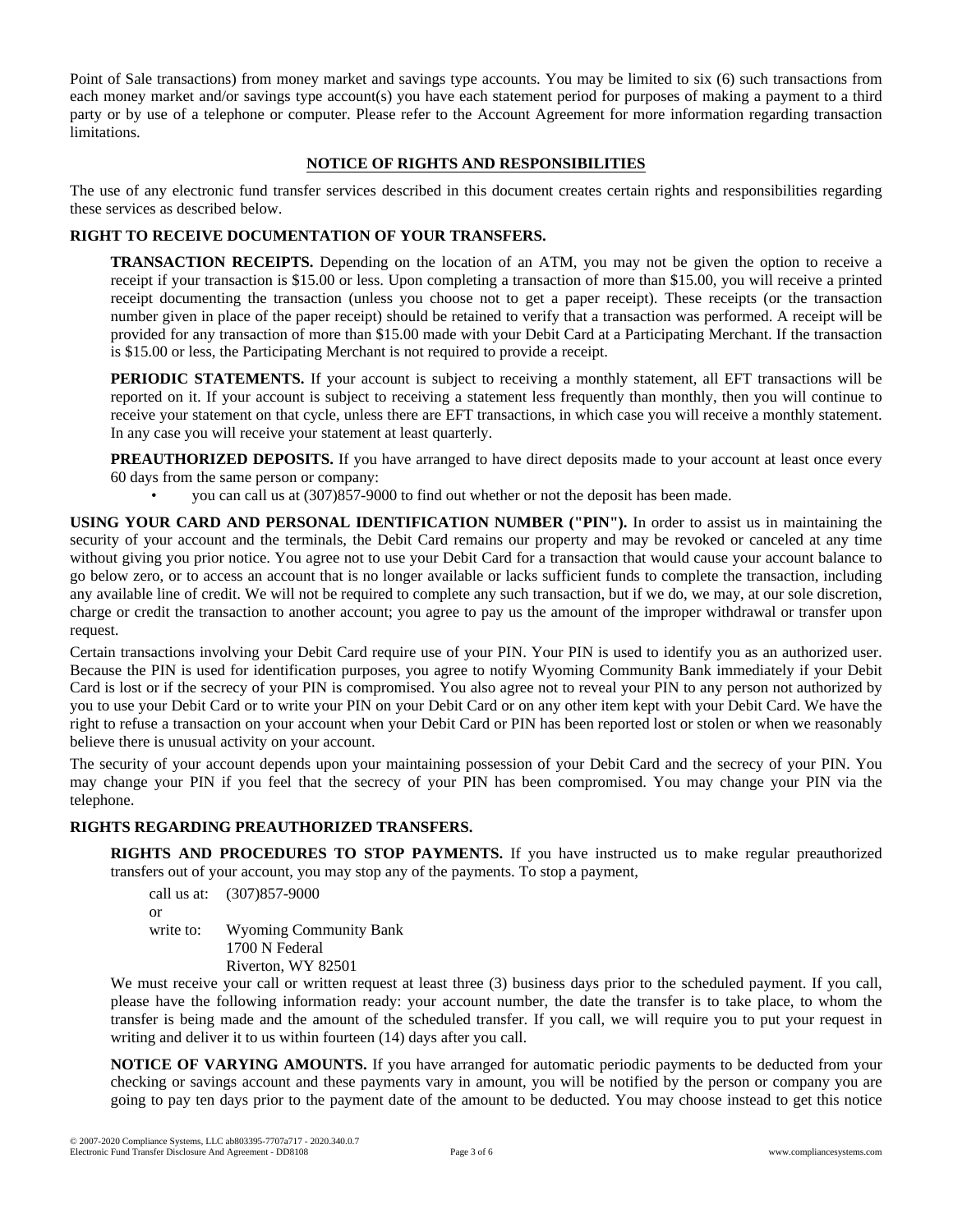only when the payment would differ by more than a certain amount from the previous payment, or when the amount would fall outside certain limits that you set.

**OUR LIABILITY FOR FAILURE TO STOP PREAUTHORIZED TRANSFER PAYMENTS.** If you order us to stop one of the payments and have provided us with the information we need at least three (3) business days prior to the scheduled transfer, and we do not stop the transfer, we will be liable for your losses or damages.

**YOUR RESPONSIBILITY TO NOTIFY US OF LOSS OR THEFT.** If you believe your Debit Card or PIN or internet banking access code has been lost or stolen,

call us at: (307)857-9000 (8 am-5 pm mountain time) or write to: Wyoming Community Bank 1700 N Federal Blvd Riverton, WY 82501

You should also call the number or write to the address listed above if you believe a transfer has been made using the information from your check without your permission.

**CONSUMER LIABILITY.** Tell us AT ONCE if you believe your Debit Card or PIN or internet banking access code has been lost or stolen or if you believe that an electronic fund transfer has been made without your permission using information from your check. Telephoning is the best way of keeping your possible losses down. You could lose all the money in your account (plus your maximum overdraft line of credit, if applicable). If you tell us within two (2) business days after you learn of the loss or theft of your Debit Card or PIN or internet banking access code you can lose no more than fifty dollars (\$50) if someone used your Debit Card or PIN or internet banking access code without your permission. If you do NOT tell us within two (2) business days after you learn of the loss or theft of your Debit Card or PIN or internet banking access code and we can prove we could have stopped someone from using your Debit Card or PIN or internet banking access code without your permission if you had given us notice, you can lose as much as five hundred dollars (\$500).

Also, if your statement shows transfers you did not make, including those made by card, code, or other means, tell us at once. If you do not tell us within sixty (60) days after the statement was transmitted to you, you may not receive back any money you lost after the sixty (60) days, and therefore, you may not get back any money in your account (including your maximum overdraft line of credit, if applicable), if we can prove that we could have stopped someone from taking the money had you given us notice in time. If a good reason (such as a long trip or hospital stay) keeps you from giving the notice, we will extend the time periods.

**CONSUMER LIABILITY FOR UNAUTHORIZED TRANSACTIONS INVOLVING DEBIT CARD.** The limitations on your liability for unauthorized transactions described above generally apply to all electronic fund transfers. However, different limitations apply to certain transactions involving your card with the Mastercard® branded card.

If you promptly notify us about an unauthorized transaction involving your card and the unauthorized transaction took place on your Mastercard® branded card, including any PIN-based ATM or POS transactions, zero liability will be imposed on you for the unauthorized transaction. In order to qualify for the zero liability protection, you must have exercised reasonable care in safeguarding your card from the risk of loss or theft and, upon becoming aware of such loss or theft, promptly reported the loss or theft to us.

**ILLEGAL USE OF DEBIT CARD.** You agree not to use your Debit Card for any illegal transactions, including internet gambling and similar activities.

**IN CASE OF ERRORS OR QUESTIONS ABOUT YOUR TRANSACTIONS**. In case of errors or questions about your electronic fund transfers,

call us at: (307)857-9000 or write to: Wyoming Community Bank 1700 North Federal Riverton, WY 82501 or email us at: support@wyocb.com

or

use the current information on your most recent account statement.

Notification should be made as soon as possible if you think your statement or receipt is wrong or if you need more information about a transaction listed on the statement or receipt. You must contact Wyoming Community Bank no later than 60 days after we sent you the first statement on which the problem or error appears. You must be prepared to provide the following information:

• Your name and account number.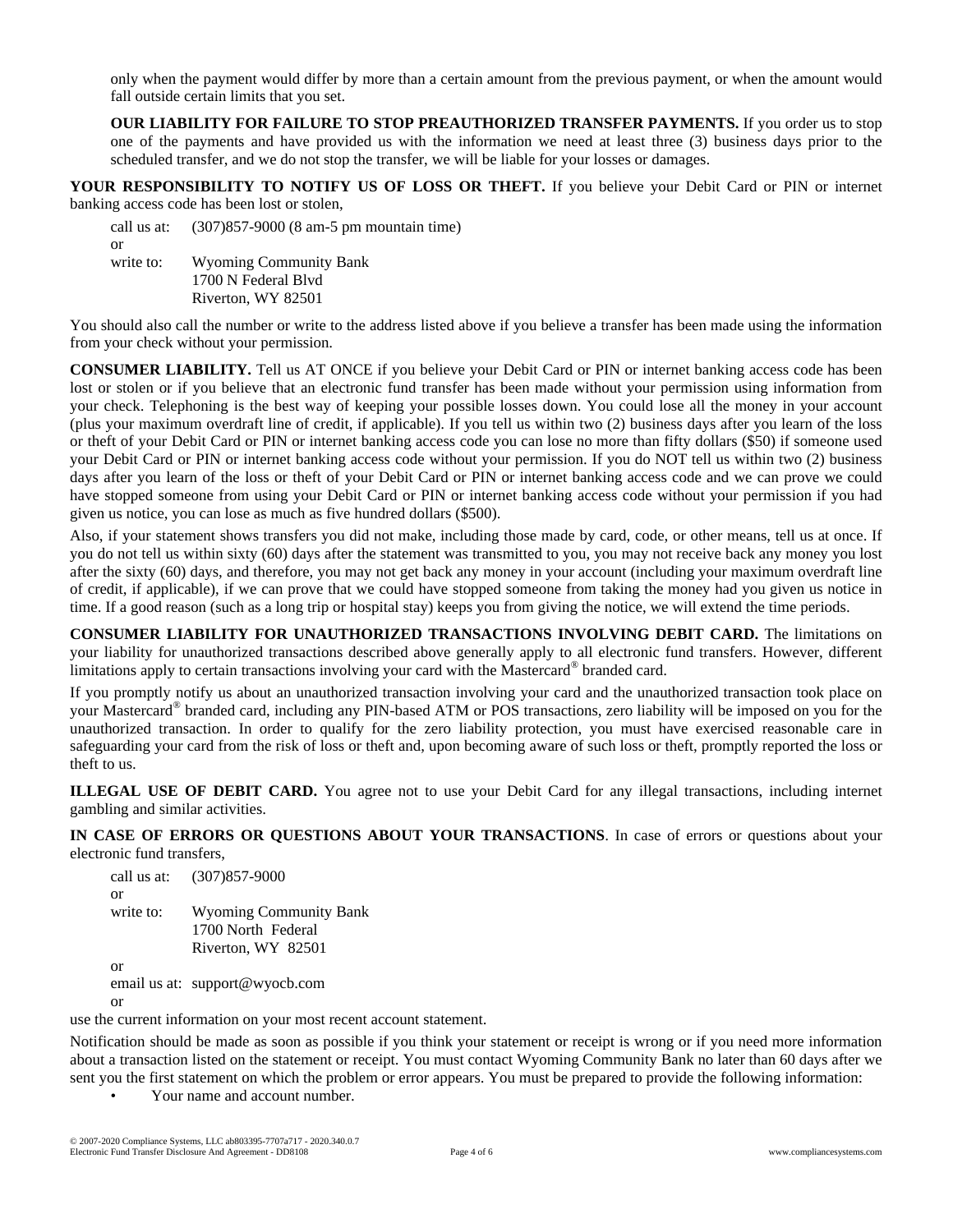- A description of the error or transaction you are unsure about along with an explanation as to why you believe it is an error or why you need more information.
- The dollar amount of the suspected error.

If you provide oral notice, you will be required to send in your complaint or question in writing within ten (10) business days.

We will determine whether an error occurred within ten (10) business days (twenty (20) business days for new accounts) after we hear from you and will correct any error promptly. If we need more time, however, we may take up to forty-five (45) days (ninety (90) days for new accounts and foreign initiated or Point of Sale transfers) to investigate your complaint or question. If we decide to do this, we will credit your account within ten (10) business days (twenty (20) business days for new accounts) for the amount which you think is in error, so that you will have the use of the money during the time it takes to complete our investigation. If we ask you to put your complaint or question in writing and we do not receive it within ten (10) business days, we may not credit your account. The extended time periods for new accounts apply to all electronic fund transfers that occur within the first thirty (30) days after the first deposit to the account is made, including those for foreign initiated or Point of Sale transactions.

We will tell you the results within three (3) business days after completing our investigation. If we decide that there was no error, we will send you a written explanation.

You may ask for copies of the documents that we used in our investigation.

**LIABILITY FOR FAILURE TO COMPLETE TRANSACTION.** If we do not complete a transfer to or from your account on time or in the correct amount according to our agreement with you, we will be liable for your losses or damages as provided by law. However, there are some exceptions. We will NOT be liable, for instance:

- If through no fault of ours, you do not have enough money in your account to make the transfer.
- If the transfer would result in your exceeding the credit limit on your line of credit, if you have one.
- If the electronic terminal was not working properly and you knew about the breakdown before you started the transfer.
- If circumstances beyond our control (such as fire or flood, computer or machine breakdown, or failure or interruption of communications facilities) prevent the transfer, despite reasonable precautions we have taken.
- If we have terminated our Agreement with you.
- When your Debit Card has been reported lost or stolen or we have reason to believe that something is wrong with a transaction.
- If we receive inaccurate or incomplete information needed to complete a transaction.
- In the case of preauthorized transfers, we will not be liable where there is a breakdown of the system which would normally handle the transfer.
- If the funds in the account are subject to legal action preventing a transfer to or from your account.
- If the electronic terminal does not have enough cash to complete the transaction.

There may be other exceptions provided by applicable law.

**CHARGES FOR TRANSFERS OR THE RIGHT TO MAKE TRANSFERS.** We reserve the right to impose a fee and to change fees upon notice to you.

| Stop Payment Fee       | \$28.00 |
|------------------------|---------|
| NSF Fee                | \$34.00 |
| Debit Card Replacement | \$12.50 |

**DISCLOSURE OF ACCOUNT INFORMATION.** You agree that merchant authorization messages transmitted in connection with Point of Sale transactions are permissible disclosures of account information, and you further agree to release Wyoming Community Bank and hold it harmless from any liability arising out of the transmission of these messages.

We will disclose information to third parties about your account or electronic fund transfers made to your account:

- 1. Where necessary to complete a transfer or to investigate and resolve errors involving the transfer(s); or
- 2. In order to verify the existence and condition of your account for a third party such as a credit bureau or merchant; or 3. In order to comply with government agency or court orders: or
- In order to comply with government agency or court orders; or
- 4. If you give us your permission in a record or writing.

**AMENDING OR TERMINATING THE AGREEMENT.** We may change or amend any of the terms and conditions of the Agreement and those portions of the applicable Fee Schedule which relate to EFT services, at any time upon at least 30 days written notice to you prior to the effective date of the change or amendment. Your failure to timely furnish notice as set forth in the written notice shall be deemed to be your acceptance of such change or amendment. If you do not agree to abide by a change or amendment, you must notify Wyoming Community Bank of the fact prior to the effective date of the change or amendment and cancel this Agreement. Wyoming Community Bank may cancel this Agreement at any time, without giving you prior notice.